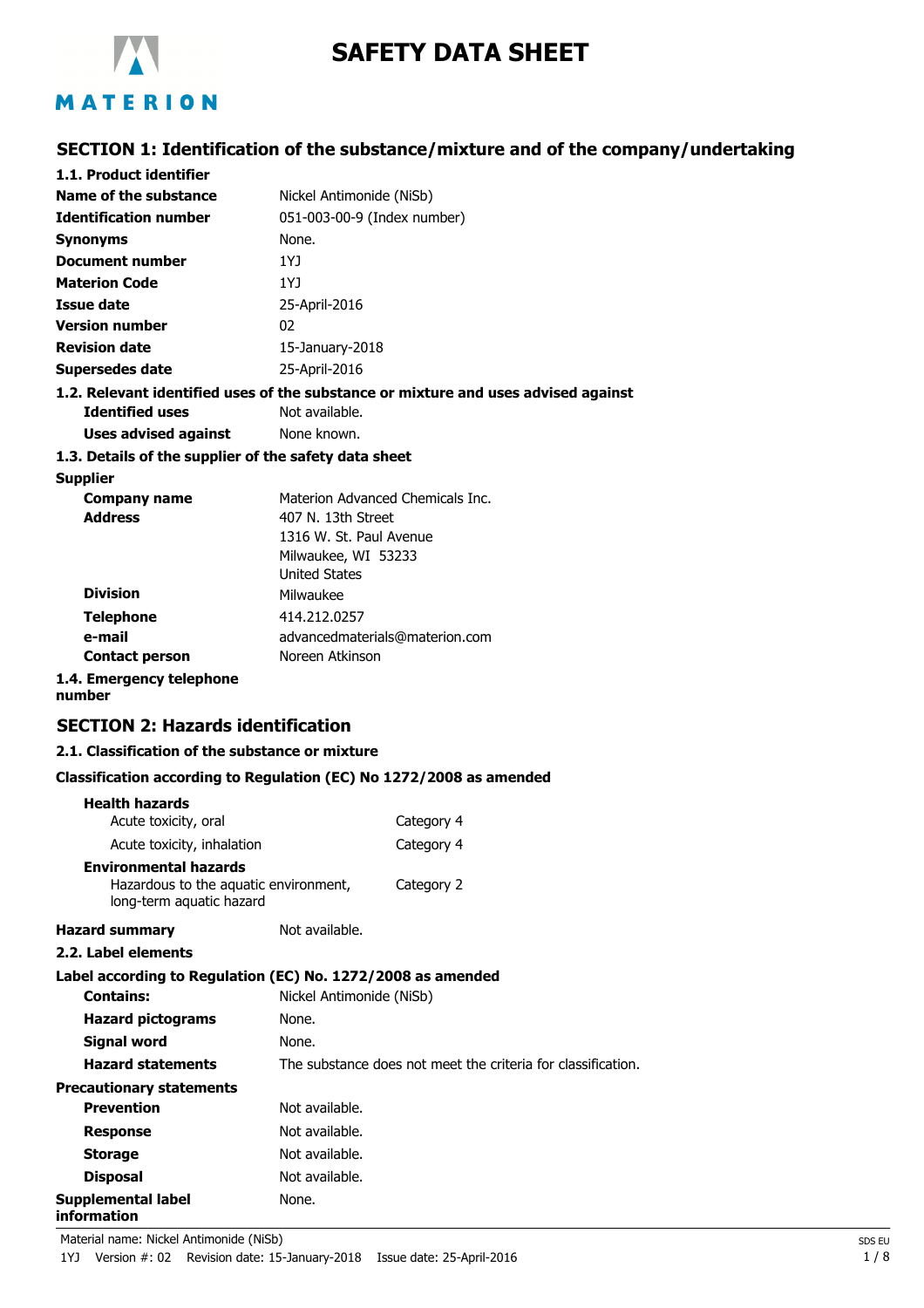## **SECTION 3: Composition/information on ingredients**

| 3.1. Substances                                                                            |                |                         |                                         |              |              |
|--------------------------------------------------------------------------------------------|----------------|-------------------------|-----------------------------------------|--------------|--------------|
| <b>General information</b>                                                                 |                |                         |                                         |              |              |
| <b>Chemical name</b>                                                                       | $\frac{1}{2}$  | CAS-No. / EC<br>No.     | <b>REACH Registration No. INDEX No.</b> |              | <b>Notes</b> |
| Nickel Antimonide (NiSb)                                                                   | 100            | 12035-52-8<br>234-827-5 |                                         | 051-003-00-9 |              |
| <b>Classification:</b>                                                                     |                |                         |                                         |              | 1, A         |
| <b>SECTION 4: First aid measures</b>                                                       |                |                         |                                         |              |              |
| <b>General information</b>                                                                 | Not available. |                         |                                         |              |              |
| 4.1. Description of first aid measures                                                     |                |                         |                                         |              |              |
| <b>Inhalation</b>                                                                          | Not available. |                         |                                         |              |              |
| <b>Skin contact</b>                                                                        | Not available. |                         |                                         |              |              |
| Eye contact                                                                                | Not available. |                         |                                         |              |              |
| <b>Ingestion</b>                                                                           | Not available. |                         |                                         |              |              |
| 4.2. Most important<br>symptoms and effects, both<br>acute and delayed                     | Not available. |                         |                                         |              |              |
| 4.3. Indication of any<br>immediate medical attention<br>and special treatment<br>needed   | Not available. |                         |                                         |              |              |
| <b>SECTION 5: Firefighting measures</b>                                                    |                |                         |                                         |              |              |
| <b>General fire hazards</b>                                                                | Not available. |                         |                                         |              |              |
| 5.1. Extinguishing media                                                                   |                |                         |                                         |              |              |
| Suitable extinguishing<br>media                                                            | Not available. |                         |                                         |              |              |
| Unsuitable extinguishing<br>media                                                          | Not available. |                         |                                         |              |              |
| 5.2. Special hazards arising<br>from the substance or<br>mixture                           | Not available. |                         |                                         |              |              |
| 5.3. Advice for firefighters<br><b>Special protective</b><br>equipment for<br>firefighters | Not available. |                         |                                         |              |              |
| <b>SECTION 6: Accidental release measures</b>                                              |                |                         |                                         |              |              |
| 6.1. Personal precautions, protective equipment and emergency procedures                   |                |                         |                                         |              |              |
| For non-emergency<br>personnel                                                             | Not available. |                         |                                         |              |              |
| For emergency<br>responders                                                                | Not available. |                         |                                         |              |              |
| <b>6.2. Environmental</b><br>precautions                                                   | Not available. |                         |                                         |              |              |
| 6.3. Methods and material for<br>containment and cleaning up                               | Not available. |                         |                                         |              |              |
| 6.4. Reference to other<br>sections                                                        | Not available. |                         |                                         |              |              |

## **SECTION 7: Handling and storage**

| 7.1. Precautions for safe<br>handling                                   | Not available. |
|-------------------------------------------------------------------------|----------------|
| 7.2. Conditions for safe<br>storage, including any<br>incompatibilities | Not available. |
| 7.3. Specific end use(s)                                                | Not available. |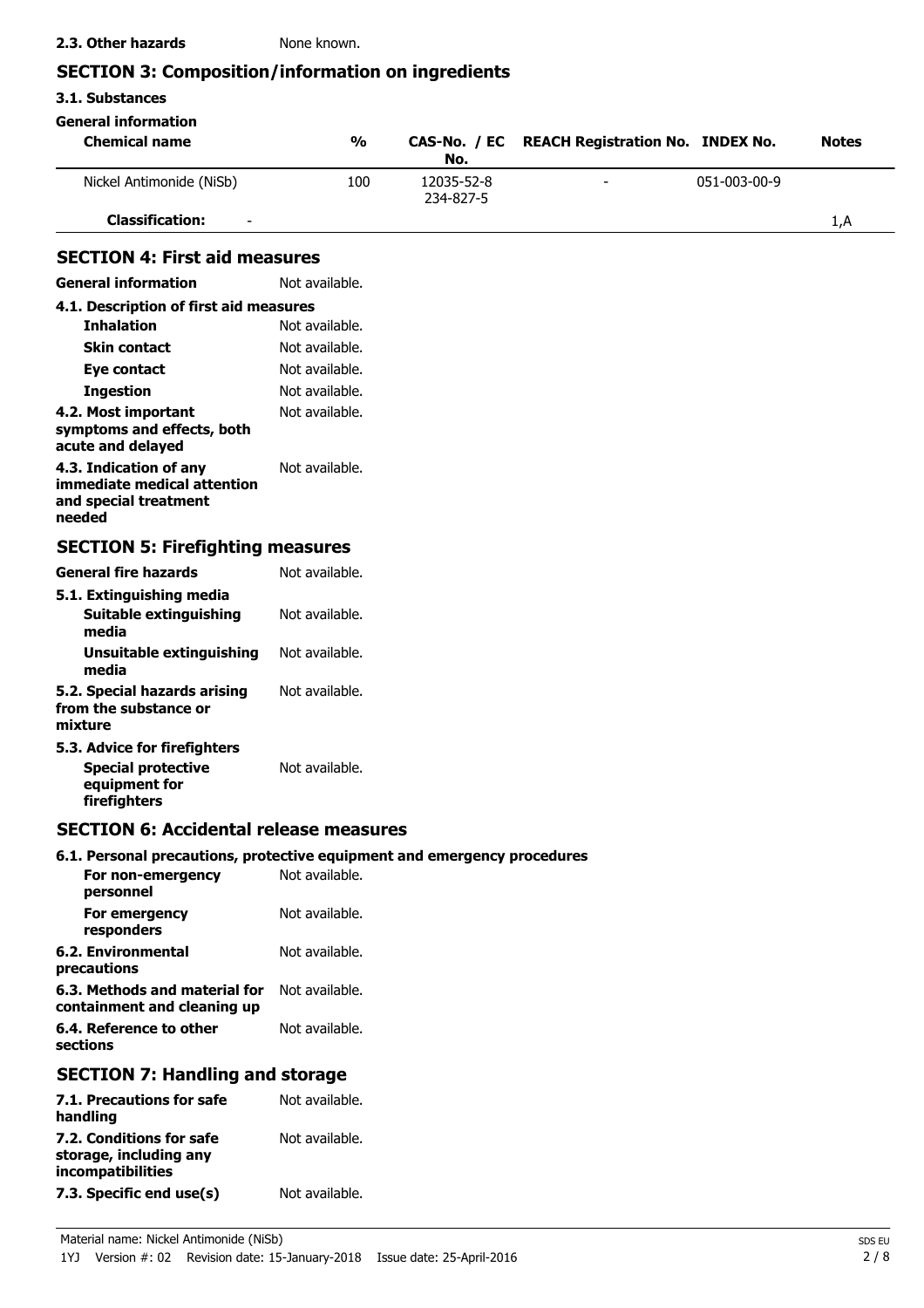## **SECTION 8: Exposure controls/personal protection**

#### **8.1. Control parameters**

## **Occupational exposure limits**

| Austria. MAK List, OEL Ordinance (GwV), BGBI. II, no. 184/2001<br><b>Material</b>                                                                                                                                                                                                              |              | <b>Type</b>        |                 | <b>Value</b>         | Form                                                                                                            |
|------------------------------------------------------------------------------------------------------------------------------------------------------------------------------------------------------------------------------------------------------------------------------------------------|--------------|--------------------|-----------------|----------------------|-----------------------------------------------------------------------------------------------------------------|
| Nickel Antimonide (NiSb)<br>(CAS 12035-52-8)                                                                                                                                                                                                                                                   |              | <b>MAK</b>         |                 | $0,5$ mg/m3          | Inhalable fraction.                                                                                             |
|                                                                                                                                                                                                                                                                                                |              | <b>STEL</b>        |                 | $1,5$ mg/m3          | Inhalable fraction.                                                                                             |
| <b>Material</b>                                                                                                                                                                                                                                                                                |              | <b>Type</b>        |                 | <b>Value</b>         | Bulgaria. OELs. Regulation No 13 on protection of workers against risks of exposure to chemical agents at work  |
| Nickel Antimonide (NiSb)<br>(CAS 12035-52-8)                                                                                                                                                                                                                                                   |              | <b>TWA</b>         |                 | $0,5$ mg/m3          |                                                                                                                 |
| <b>Czech Republic. OELs. Government Decree 361</b><br><b>Material</b>                                                                                                                                                                                                                          |              | <b>Type</b>        |                 | <b>Value</b>         |                                                                                                                 |
| Nickel Antimonide (NiSb)<br>(CAS 12035-52-8)                                                                                                                                                                                                                                                   |              | Ceiling            |                 | $1,5$ mg/m3          |                                                                                                                 |
|                                                                                                                                                                                                                                                                                                |              | <b>TWA</b>         |                 | $0,5$ mg/m3          |                                                                                                                 |
| Estonia. OELs. Occupational Exposure Limits of Hazardous Substances. (Annex of Regulation No. 293 of 18<br>September 2001)                                                                                                                                                                     |              |                    |                 |                      |                                                                                                                 |
| <b>Material</b>                                                                                                                                                                                                                                                                                |              | <b>Type</b>        |                 | <b>Value</b>         |                                                                                                                 |
| Nickel Antimonide (NiSb)<br>(CAS 12035-52-8)                                                                                                                                                                                                                                                   |              | <b>TWA</b>         |                 | $0,1$ mg/m $3$       |                                                                                                                 |
| Hungary. OELs. Joint Decree on Chemical Safety of Workplaces<br><b>Material</b>                                                                                                                                                                                                                |              | <b>Type</b>        |                 | <b>Value</b>         |                                                                                                                 |
| Nickel Antimonide (NiSb)<br>(CAS 12035-52-8)                                                                                                                                                                                                                                                   |              | Ceiling            |                 | $0,1$ mg/m3          |                                                                                                                 |
|                                                                                                                                                                                                                                                                                                |              | <b>STEL</b>        |                 | 2 mg/m $3$           |                                                                                                                 |
|                                                                                                                                                                                                                                                                                                |              | <b>TWA</b>         |                 | $0.5$ mg/m $3$       |                                                                                                                 |
| work environment, Annex 1<br><b>Material</b>                                                                                                                                                                                                                                                   |              | <b>Type</b>        |                 | <b>Value</b>         | Poland. MACs. Regulation regarding maximum permissible concentrations and intensities of harmful factors in the |
|                                                                                                                                                                                                                                                                                                |              |                    |                 |                      |                                                                                                                 |
| Nickel Antimonide (NiSb)<br>(CAS 12035-52-8)                                                                                                                                                                                                                                                   |              | <b>TWA</b>         |                 | $0,5$ mg/m3          |                                                                                                                 |
| Slovakia. OELs. Regulation No. 300/2007 concerning protection of health in work with chemical agents<br><b>Material</b>                                                                                                                                                                        |              | <b>Type</b>        |                 | <b>Value</b>         |                                                                                                                 |
| Nickel Antimonide (NiSb)<br>(CAS 12035-52-8)                                                                                                                                                                                                                                                   |              | <b>TWA</b>         |                 | $0,5$ mg/m3          |                                                                                                                 |
| Slovenia. OELs. Regulations concerning protection of workers against risks due to exposure to chemicals while<br>working (Official Gazette of the Republic of Slovenia)                                                                                                                        |              |                    |                 |                      |                                                                                                                 |
| <b>Material</b>                                                                                                                                                                                                                                                                                |              | <b>Type</b>        |                 | <b>Value</b>         | <b>Form</b>                                                                                                     |
| Nickel Antimonide (NiSb)<br>(CAS 12035-52-8)                                                                                                                                                                                                                                                   |              | <b>TWA</b>         |                 | $0,5$ mg/m3          | Inhalable fraction.                                                                                             |
| Sweden. OELs. Work Environment Authority (AV), Occupational Exposure Limit Values (AFS 2015:7)<br><b>Material</b>                                                                                                                                                                              |              | <b>Type</b>        |                 | <b>Value</b>         | Form                                                                                                            |
|                                                                                                                                                                                                                                                                                                |              | <b>TWA</b>         |                 | $0,25$ mg/m3         | Inhalable dust.                                                                                                 |
|                                                                                                                                                                                                                                                                                                |              |                    |                 |                      |                                                                                                                 |
|                                                                                                                                                                                                                                                                                                |              | <b>Type</b>        |                 | <b>Value</b>         | <b>Form</b>                                                                                                     |
|                                                                                                                                                                                                                                                                                                |              | <b>TWA</b>         |                 | $0,05$ mg/m3         | Inhalable dust.                                                                                                 |
|                                                                                                                                                                                                                                                                                                |              |                    |                 |                      |                                                                                                                 |
| Nickel Antimonide (NiSb)<br>(CAS 12035-52-8)<br>Switzerland. SUVA Grenzwerte am Arbeitsplatz<br>Material<br>Nickel Antimonide (NiSb)<br>(CAS 12035-52-8)<br><b>Biological limit values</b><br>Switzerland. BAT-Werte (Biological Limit Values in the Workplace as per SUVA)<br><b>Material</b> | <b>Value</b> | <b>Determinant</b> | <b>Specimen</b> | <b>Sampling time</b> |                                                                                                                 |

\* - For sampling details, please see the source document.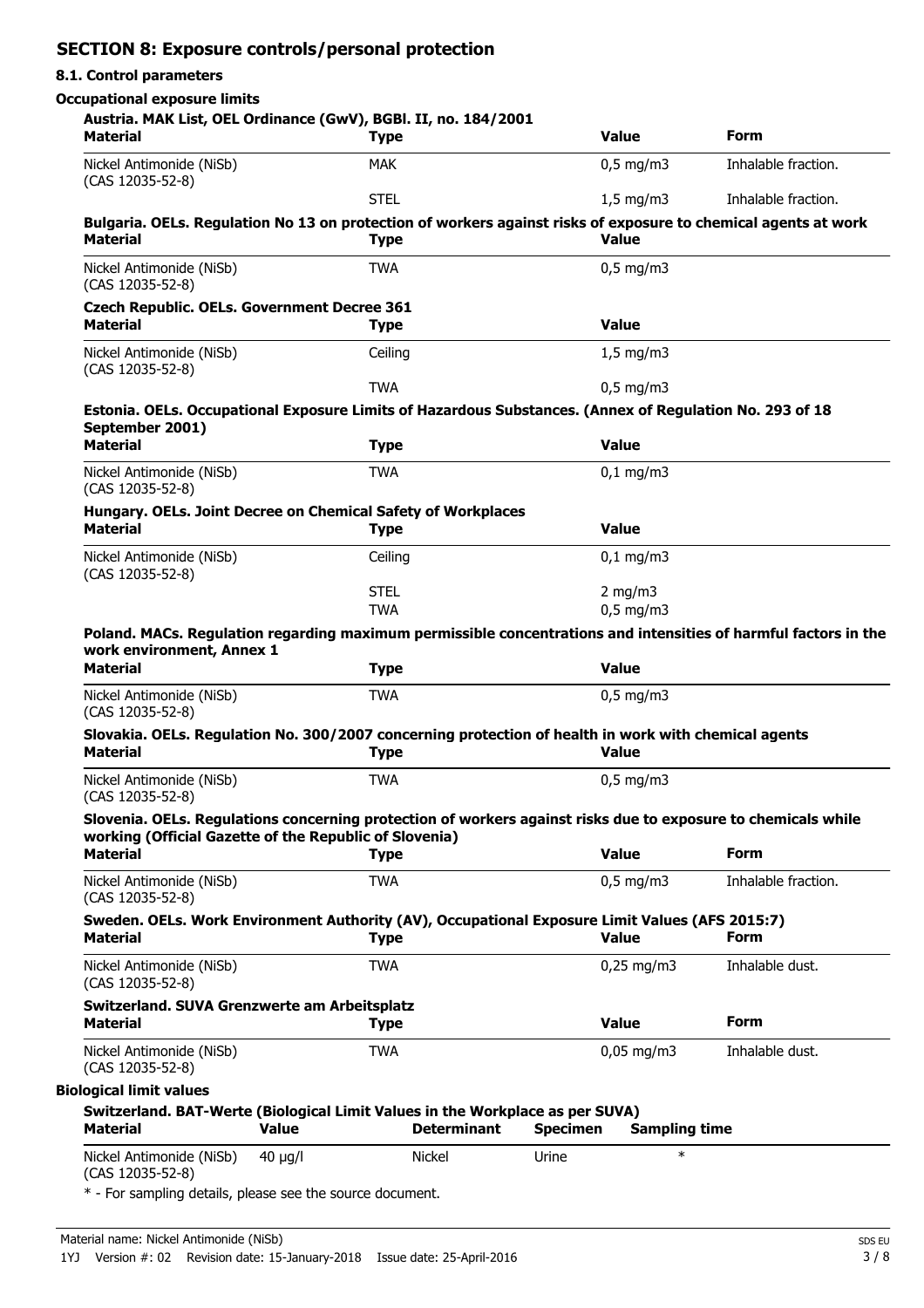| <b>Recommended monitoring</b><br>procedures          | Not available.                                                        |
|------------------------------------------------------|-----------------------------------------------------------------------|
| <b>Derived no effect levels</b><br>(DNELs)           | Not available.                                                        |
| <b>Predicted no effect</b><br>concentrations (PNECs) | Not available.                                                        |
| 8.2. Exposure controls                               |                                                                       |
| <b>Appropriate engineering</b><br>controls           | Not available.                                                        |
|                                                      | Individual protection measures, such as personal protective equipment |
| <b>General information</b>                           | Not available.                                                        |
| Eye/face protection                                  | Not available.                                                        |
| <b>Skin protection</b>                               |                                                                       |
| - Hand protection                                    | Not available.                                                        |
| - Other                                              | Not available.                                                        |
| <b>Respiratory protection</b>                        | Not available.                                                        |
| <b>Thermal hazards</b>                               | Not available.                                                        |
| <b>Hygiene measures</b>                              | Not available.                                                        |
| <b>Environmental exposure</b><br>controls            | Not available.                                                        |

# **SECTION 9: Physical and chemical properties**

## **9.1. Information on basic physical and chemical properties**

| <b>Appearance</b>                                 |                   |  |
|---------------------------------------------------|-------------------|--|
| <b>Physical state</b>                             | Solid.            |  |
| Form                                              | Not available.    |  |
| Colour                                            | Not available.    |  |
| Odour                                             | Not available.    |  |
| <b>Odour threshold</b>                            | Not available.    |  |
| pH                                                | Not available.    |  |
| <b>Melting point/freezing point</b>               | Not available.    |  |
| <b>Initial boiling point and</b><br>boiling range | Not available.    |  |
| <b>Flash point</b>                                | Not available.    |  |
| <b>Evaporation rate</b>                           | Not available.    |  |
| <b>Flammability (solid, gas)</b>                  | Not available.    |  |
| Upper/lower flammability or explosive limits      |                   |  |
| <b>Flammability limit - lower</b><br>(%)          | Not available.    |  |
| <b>Flammability limit -</b><br>upper (%)          | Not available.    |  |
| <b>Vapour pressure</b>                            | 2,44 kPa at 25 °C |  |
| <b>Vapour density</b>                             | Not available.    |  |
| <b>Relative density</b>                           | Not available.    |  |
| Solubility(ies)                                   |                   |  |
| Solubility (water)                                | Not available.    |  |
| <b>Partition coefficient</b><br>(n-octanol/water) | Not available.    |  |
| <b>Auto-ignition temperature</b>                  | Not available.    |  |
| <b>Decomposition temperature</b>                  | Not available.    |  |
| <b>Viscosity</b>                                  | Not available.    |  |
| <b>Explosive properties</b>                       | Not available.    |  |
| <b>Oxidising properties</b>                       | Not available.    |  |
| 9.2. Other information                            |                   |  |
| Molecular formula                                 | Ni.Sb             |  |
| <b>Molecular weight</b>                           | 180,45 g/mol      |  |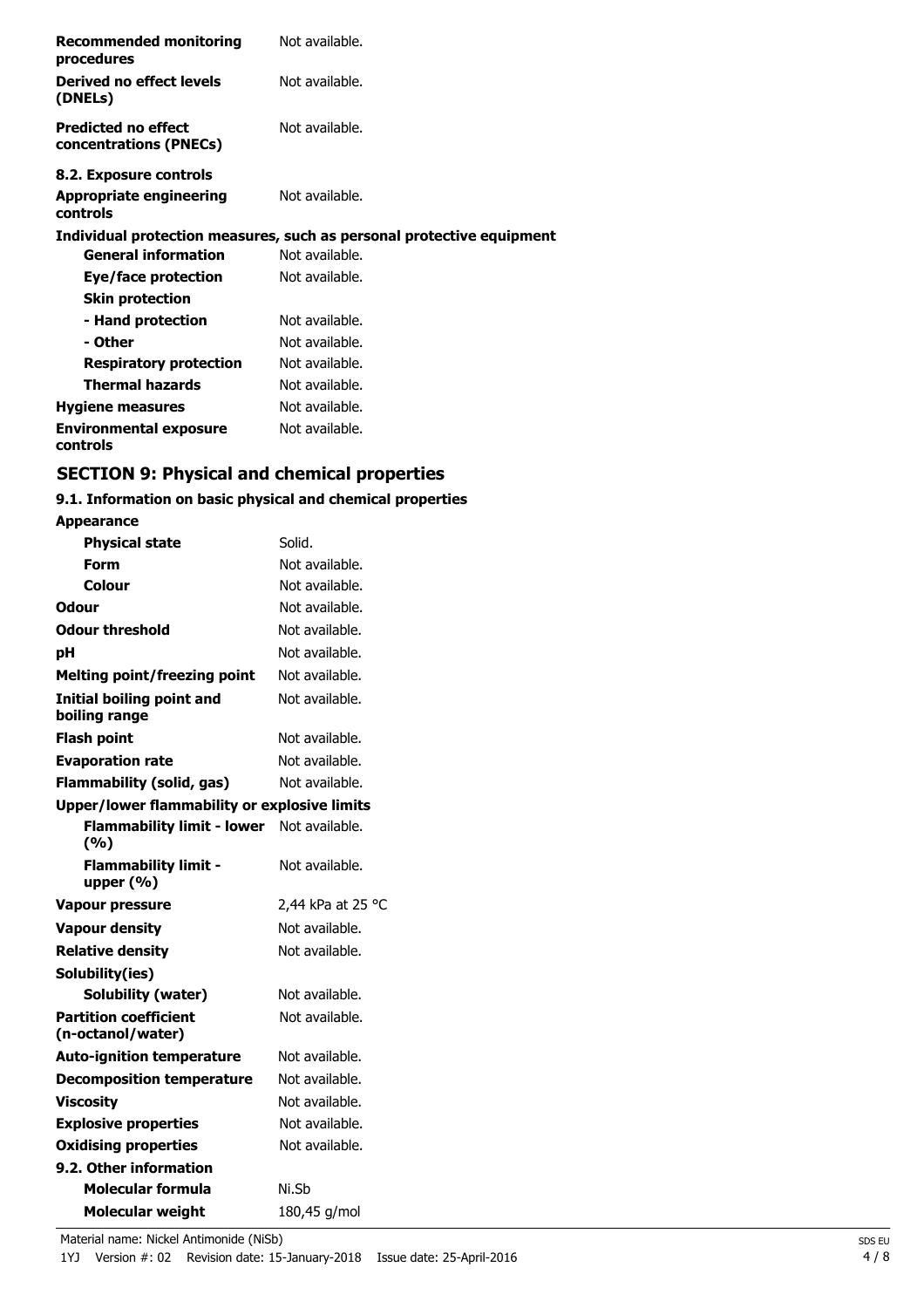## **SECTION 10: Stability and reactivity**

| 10.1. Reactivity                            | Not available. |
|---------------------------------------------|----------------|
| 10.2. Chemical stability                    | Not available. |
| 10.3. Possibility of hazardous<br>reactions | Not available. |
| 10.4. Conditions to avoid                   | Not available. |
| 10.5. Incompatible materials                | Not available. |
| 10.6. Hazardous<br>decomposition products   | Not available. |

## **SECTION 11: Toxicological information**

| <b>General information</b>                                   | Not available.                                                                                               |
|--------------------------------------------------------------|--------------------------------------------------------------------------------------------------------------|
| <b>Information on likely routes of exposure</b>              |                                                                                                              |
| <b>Inhalation</b>                                            | Not available.                                                                                               |
| <b>Skin contact</b>                                          | Not available.                                                                                               |
| Eye contact                                                  | Not available.                                                                                               |
| <b>Ingestion</b>                                             | Not available.                                                                                               |
| <b>Symptoms</b>                                              | Not available.                                                                                               |
| 11.1. Information on toxicological effects                   |                                                                                                              |
| <b>Acute toxicity</b>                                        | No data available.                                                                                           |
| <b>Skin corrosion/irritation</b>                             | Not available.                                                                                               |
| Serious eye damage/eye<br>irritation                         | Not available.                                                                                               |
| <b>Respiratory sensitisation</b>                             | Not available.                                                                                               |
| <b>Skin sensitisation</b>                                    | Not available.                                                                                               |
| <b>Germ cell mutagenicity</b>                                | Not available.                                                                                               |
| Carcinogenicity                                              |                                                                                                              |
| at work (as amended)                                         | Hungary. 26/2000 EüM Ordinance on protection against and preventing risk relating to exposure to carcinogens |
| Not listed.                                                  |                                                                                                              |
| <b>Reproductive toxicity</b>                                 | Not available.                                                                                               |
| Specific target organ toxicity<br>- single exposure          | Not available.                                                                                               |
| <b>Specific target organ toxicity</b><br>- repeated exposure | Not available.                                                                                               |
| <b>Aspiration hazard</b>                                     | Not available.                                                                                               |
| Mixture versus substance<br>information                      | Not available.                                                                                               |
| <b>Other information</b>                                     | Not available.                                                                                               |
| <b>SECTION 12: Ecological information</b>                    |                                                                                                              |

| 12.1. Toxicity                                            | No toxicity data noted for the ingredient(s). |
|-----------------------------------------------------------|-----------------------------------------------|
| 12.2. Persistence and<br>degradability                    | Not available.                                |
| 12.3. Bioaccumulative<br>potential                        | Not available.                                |
| <b>Partition coefficient</b><br>n-octanol/water (log Kow) | Not available.                                |
| <b>Bioconcentration factor (BCF)</b>                      | Not available.                                |
| 12.4. Mobility in soil                                    | Not available.                                |
| 12.5. Results of PBT<br>and vPvB<br>assessment            | Not a PBT or vPvB substance or mixture.       |
| 12.6. Other adverse effects                               | Not available.                                |

# **SECTION 13: Disposal considerations**

### **13.1. Waste treatment methods**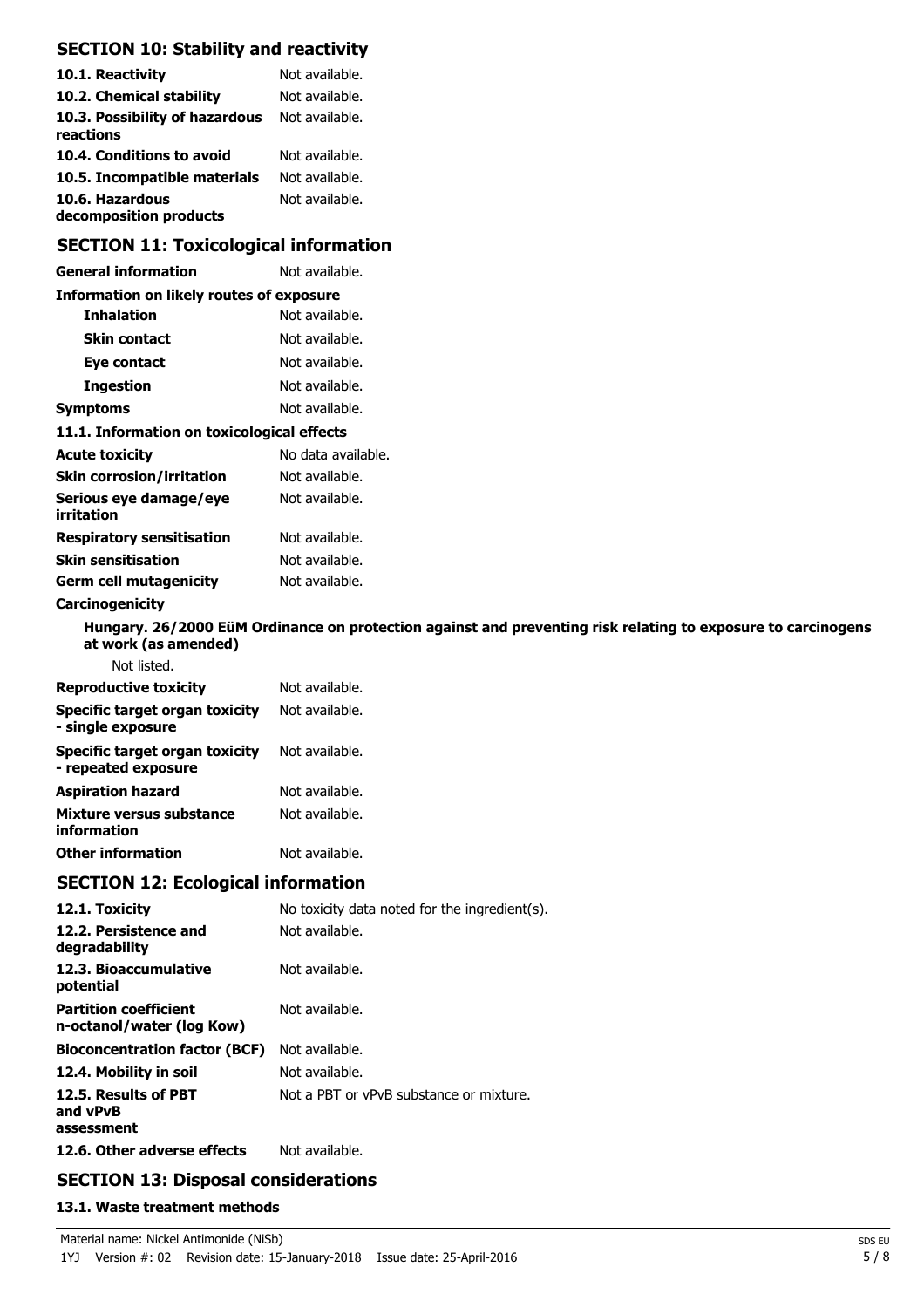| Residual waste         | Not available. |
|------------------------|----------------|
| Contaminated packaging | Not available. |
| EU waste code          | Not available. |

# **SECTION 14: Transport information**

| <b>ADR</b>      |                                  |                                                                        |
|-----------------|----------------------------------|------------------------------------------------------------------------|
| 14.1. UN number |                                  | <b>UN1549</b>                                                          |
|                 | 14.2. UN proper shipping         | Antimony compound, inorganic, solid, n.o.s. (Nickel Antimonide (NiSb)) |
| name            |                                  |                                                                        |
|                 | 14.3. Transport hazard class(es) |                                                                        |
| <b>Class</b>    |                                  | $6.1$ (PGIII)                                                          |
|                 | Subsidiary risk                  | $\overline{\phantom{a}}$                                               |
| Label(s)        |                                  | 6.1                                                                    |
|                 | Hazard No. (ADR)                 | 60                                                                     |
|                 | <b>Tunnel restriction</b>        | F.                                                                     |
| code            |                                  |                                                                        |
|                 | 14.4. Packing group              | Ш                                                                      |
|                 | 14.5. Environmental              | No.                                                                    |
| hazards         |                                  |                                                                        |
|                 | 14.6. Special precautions        | Not available.                                                         |
| for user        |                                  |                                                                        |
| <b>RID</b>      |                                  |                                                                        |
| 14.1. UN number |                                  | <b>UN1549</b>                                                          |
|                 | 14.2. UN proper shipping         | Antimony compound, inorganic, solid, n.o.s. (Nickel Antimonide (NiSb)) |
| name            |                                  |                                                                        |
|                 | 14.3. Transport hazard class(es) |                                                                        |
| <b>Class</b>    |                                  | 6.1(PGIII)                                                             |
|                 | <b>Subsidiary risk</b>           | $\blacksquare$                                                         |
| Label(s)        |                                  | 6.1                                                                    |
|                 | 14.4. Packing group              | Ш                                                                      |
|                 | 14.5. Environmental              | No.                                                                    |
| hazards         |                                  |                                                                        |
| for user        | 14.6. Special precautions        | Not available.                                                         |
| <b>ADN</b>      |                                  |                                                                        |
|                 |                                  |                                                                        |
| 14.1. UN number |                                  | <b>UN1549</b>                                                          |
| name            | 14.2. UN proper shipping         | Antimony compound, inorganic, solid, n.o.s. (Nickel Antimonide (NiSb)) |
|                 | 14.3. Transport hazard class(es) |                                                                        |
| <b>Class</b>    |                                  |                                                                        |
|                 | <b>Subsidiary risk</b>           | 6.1(PGIII)<br>$\blacksquare$                                           |
| Label(s)        |                                  | 6.1                                                                    |
|                 | 14.4. Packing group              | Ш                                                                      |
|                 | 14.5. Environmental              | No.                                                                    |
| hazards         |                                  |                                                                        |
|                 | 14.6. Special precautions        | Not available.                                                         |
| for user        |                                  |                                                                        |
| <b>IATA</b>     |                                  |                                                                        |
| 14.1. UN number |                                  | <b>UN1549</b>                                                          |
|                 | 14.2. UN proper shipping         | Antimony compound, inorganic, solid, n.o.s. (Nickel Antimonide (NiSb)) |
| name            |                                  |                                                                        |
|                 | 14.3. Transport hazard class(es) |                                                                        |
| <b>Class</b>    |                                  | 6.1(PGIII)                                                             |
|                 | <b>Subsidiary risk</b>           |                                                                        |
|                 | 14.4. Packing group              | Ш                                                                      |
|                 | 14.5. Environmental              | No.                                                                    |
| hazards         |                                  |                                                                        |
| <b>ERG Code</b> |                                  | 6L                                                                     |
|                 | 14.6. Special precautions        | Not available.                                                         |
| for user        |                                  |                                                                        |
|                 | <b>Other information</b>         |                                                                        |
|                 | Passenger and cargo              | Allowed with restrictions.                                             |
| aircraft        |                                  |                                                                        |
|                 | Cargo aircraft only              | Allowed with restrictions.                                             |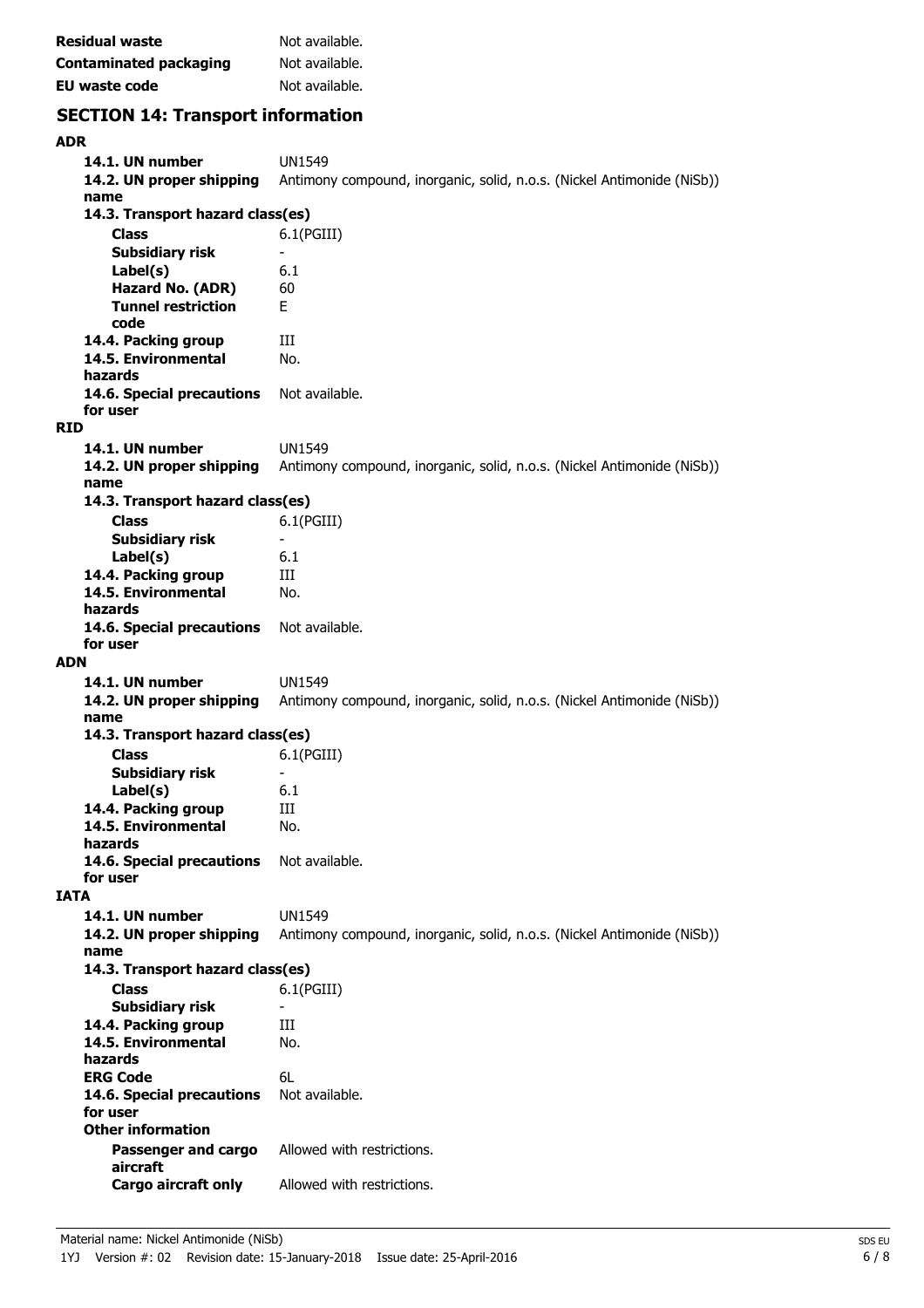#### **IMDG**

**14.1. UN number** UN1549 **14.2. UN proper shipping** ANTIMONY COMPOUND, INORGANIC, SOLID, N.O.S. (Nickel Antimonide (NiSb)) **name Class** 6.1(PGIII) **14.3. Transport hazard class(es) Subsidiary risk 14.4. Packing group III Marine pollutant** No. **14.5. Environmental hazards EmS** F-A, S-A 14.6. Special precautions Not available. **for user**

#### **ADN; ADR; IATA; IMDG; RID**



## **SECTION 15: Regulatory information**

**15.1. Safety, health and environmental regulations/legislation specific for the substance or mixture**

#### **EU regulations**

**Regulation (EC) No. 1005/2009 on substances that deplete the ozone layer, Annex I and II, as amended** Not listed.

**Regulation (EC) No. 850/2004 On persistent organic pollutants, Annex I as amended** Not listed.

**Regulation (EU) No. 649/2012 concerning the export and import of dangerous chemicals, Annex I, Part 1 as amended**

Not listed.

**Regulation (EU) No. 649/2012 concerning the export and import of dangerous chemicals, Annex I, Part 2 as amended**

Not listed.

**Regulation (EU) No. 649/2012 concerning the export and import of dangerous chemicals, Annex I, Part 3 as amended**

Not listed.

**Regulation (EU) No. 649/2012 concerning the export and import of dangerous chemicals, Annex V as amended** Not listed.

**Regulation (EC) No. 166/2006 Annex II Pollutant Release and Transfer Registry, as amended** Not listed.

**Regulation (EC) No. 1907/2006, REACH Article 59(10) Candidate List as currently published by ECHA** Not listed.

#### **Authorisations**

**Regulation (EC) No. 1907/2006, REACH Annex XIV Substances subject to authorization, as amended** Not listed.

#### **Restrictions on use**

**Regulation (EC) No. 1907/2006, REACH Annex XVII Substances subject to restriction on marketing and use as amended**

Not listed.

**Directive 2004/37/EC: on the protection of workers from the risks related to exposure to carcinogens and mutagens at work, as amended.**

Not listed.

### **Other EU regulations**

**Directive 2012/18/EU on major accident hazards involving dangerous substances, as amended** Nickel Antimonide (NiSb) (CAS 12035-52-8)